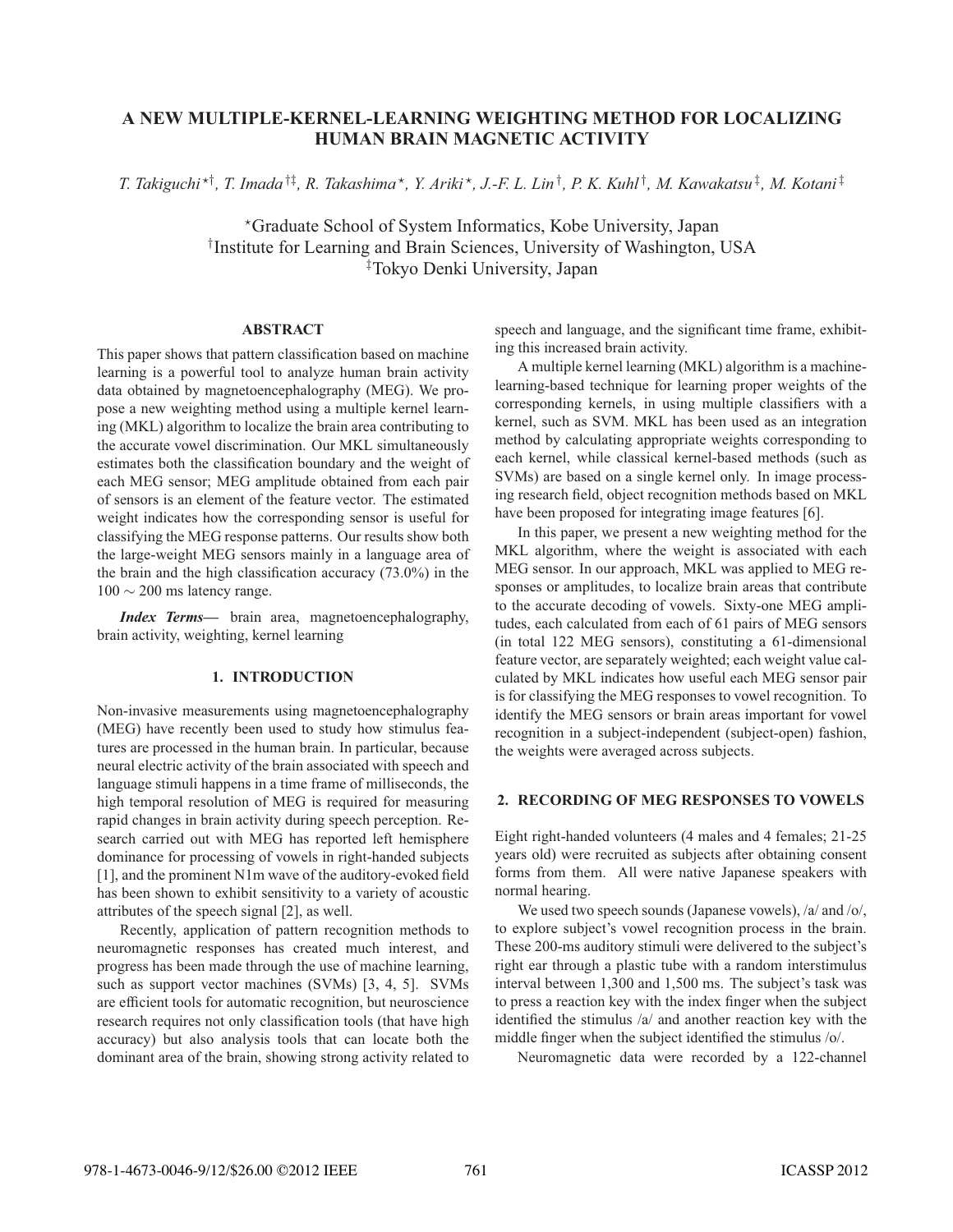whole-scalp Neuromag MEG system in a magnetically shielded room. The MEG signal was sampled at 497 Hz for 1,200 ms including a 100-ms pre-stimulus baseline; more than 80 epochs were averaged to increase the S/N ratio. A low-pass filter with a cutoff frequency of 40 Hz was used in calculating the feature vector. Epochs in which the magnetic signal exceeded an absolute amplitude variation of 3,000 fT/cm were discarded. Eye-movement artifacts were also automatically removed (threshold = 150  $\mu$ V).

Feature extraction was applied to a 996-ms MEG signal. Since the mean reaction times, however, for /a/ and /o/ were 495.1 ms (SD = 51.7) and 497.3 ms (SD = 46.8), respectively. The MEG feature vectors up to 450 ms were used to analyze the MEG response pattern to localize the brain activation during recognizing vowels.

## **3. FEATURE EXTRACTION**

The signal obtained by averaging over 80 MEG epochs was converted (using a feature extraction transformation) into a representation more amenable to subject-independent recognition. As inter-subject variability in MEG signals degrades the recognition accuracy of a machine learning system, MEG magnitude was normalized by the following statistical method.

The MEG signal at time *t* is represented by

$$
\mathbf{x}(t) = [x_1(t), \cdots, x_m(t), \cdots, x_M(t)]^T
$$
 (1)

where  $x_m(t)$  denotes the observation at the *m*-th sensor, and the symbol *M* denotes the total number of MEG sensors. To avoid canceling problems due to the polarity difference between subjects, the MEG magnitude was first calculated by the following Eq. (2), which is a vector magnitude of paired vertical and horizontal sensors.

$$
y_j(t) = \sqrt{x_i^2(t) + x_{i+1}^2(t)}
$$
 (2)

where  $y_i(t)$  ( $1 \leq j \leq M/2$ ) is the magnitude feature.

To reduce the inter-subject variability problems in MEG magnitudes, the magnitude feature is normalized to have zero mean and unit variance.

$$
\hat{y}_j(t) = (y_j(t) - \bar{y}_j) / \sigma_j \tag{3}
$$

$$
\bar{y}_j = \frac{1}{T} \sum_t y_j(t), \ \sigma_j = \sqrt{\frac{1}{T} \sum_t (y_j(t) - \bar{y}_j)^2}
$$
 (4)

where  $\bar{y}_i$  denotes the mean magnitude feature, *T* denotes the total number of samples for each averaged epoch, and  $\sigma_j$  denotes the standard deviation. Figure 1 shows average MEG response magnitudes from a sensor over the left language area of a typical subject. The deflection at 100 ms is clearly strong for both stimuli /a/ and /o/, but the difference between /a/ and /o/ is also seen between 150 and 250 ms.



**Fig. 1**. Normalized MEG-magnitude features obtained at a single MEG-sensor site with a pair of MEG sensors over the left language area of a typical subject.

The normalized MEG magnitude feature at each MEG sensor, obtained from Eq. (3), constituted 61-dimensional MEG-magnitude feature vector, as shown in Eq. (5), for further analysis or classification using a multiple kernel learning algorithm.

$$
\hat{\mathbf{y}}(t) = [\hat{y}_1(t), \cdots, \hat{y}_{M'}(t)]^T, M' = M/2
$$
 (5)

# **4. MEG-SENSOR WEIGHTING AND CLASSIFICATION BASED ON MKL**

The MKL algorithm has been used to integrate multiple conventional kernel-based methods, such as SVMs, which rely only on a single kernel (See Fig. 2 upper panel) by assigning appropriate weights to those multiple component kernels. Our MKL approach was developed to localize brain areas associated with the subject's task, namely the accurate decoding of vowels, by assigning independent weights to each MEG sensor, where the larger the MEG-sensor weight is, the more important role the brain activity underneath the MEG-sensor plays.

In an MKL framework, a total or global kernel function is defined as a linear combination of the base kernels.

$$
k(\hat{\mathbf{y}}(p), \hat{\mathbf{y}}(q)) = \sum_{l} \beta_{l} k_{l}(\hat{\mathbf{y}}(p), \hat{\mathbf{y}}(q))
$$
(6)

Here  $k_l$  is the *l*-th base kernel computed from the *p*-th and *q*-th samples of the feature vector  $\hat{y}(p)$  and  $\hat{y}(q)$ , and the non-negative coefficient  $\beta_l$  represents the weight of the base kernel. The MKL approach for SVMs has been originally used to improve the classifier performance by combining various classifiers with different kernels, each receiving the same feature vector. In recent image recognition research, however, the MKL approach started being used for the purpose of feature vector selection or weighting. For this purpose, the weight is independently trained for each base kernel receiving different feature vector [6]; see Fig. 2 lower panel. Since the weight is different depending on the feature vector, call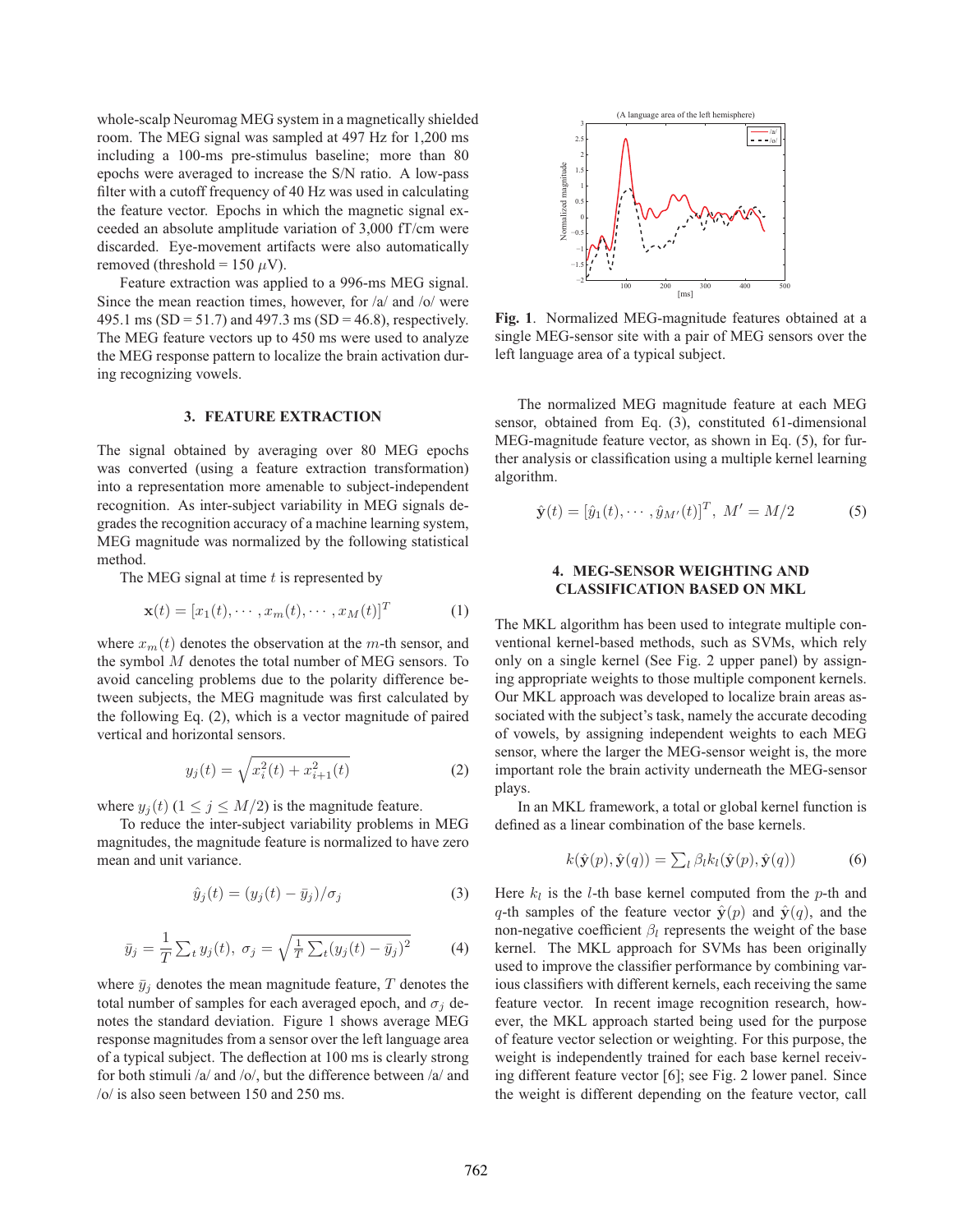

**Fig. 2**. A conventional SVM and a new weighting method based on MKL.

this method a feature-weighting MKL method in this paper. Simplifying this new approach, we have previously proposed a method for single-channel sound source localization using the acoustic transfer function, where each dimension of the acoustic transfer function is selected using [7].

In this paper, we employ a simplified version of the above mentioned feature-weighting method, similar to that proposed in [7]. In this simplified version, each dimension or element of the MEG feature vector corresponds to an MEG magnitude at a pair of sensors, which in turn associated with a brain area underneath this pair of MEG sensors; the weight assigned to each dimension is trained using MKL; and each weight also corresponds to each base kernel (see Fig. 2 lower panel). Although SVM can work as an efficient tool for classifying multiple MEG activities, due to its single kernel nature, it is difficult for a single kernel SVM to localize the brain areas, which MEG data would be able to provide. On the other hand, the MKL-SVM introduced in this paper can localize the brain areas that is involved in discriminating two vowels, by estimating the weight of each dimension of the feature vector because the large weight indicates that there is information useful for classifying the MEG responses. In this paper, the feature weights are trained by defining the base kernel for each of 61 dimensions of the feature vector as follows:

$$
k(\hat{\mathbf{y}}(p), \hat{\mathbf{y}}(q)) = \sum_{j} \beta_j k_j(\hat{y}_j(p), \hat{y}_j(q))
$$
(7)

The kernel weight  $\beta_i$  is trained on an SVM framework (i.e., maximum-margin-based scheme). In the SVM framework, the MKL criterion is defined by the following objective func-



**Fig. 3**. Classification accuracy using MKL in each 100-ms latency range.

tion.

$$
\max_{\alpha,\beta} \qquad \sum_{p} \alpha(p) - \frac{1}{2} \sum_{p,q} \alpha(p)\alpha(q)z(p)z(q) \n\cdot \sum_{j} \beta_{j}k_{j}(\hat{y}_{j}(p), \hat{y}_{j}(q)) \ns.t. \qquad \begin{cases} \sum_{p} z(p)\alpha(p) = 0, & 0 \le \alpha(p) \le C \\ \sum_{j} \beta_{j} = 1, & \beta_{j} \ge 0 \end{cases}
$$
(8)

Here  $\alpha(p)$  is the Lagrange coefficient, and  $z(p) = \{+1, -1\}$ denotes the class label of example  $\hat{y}(p)$ . *C* determines the trade-off between the margin and training data error. In Eq. (8), both  $\alpha(p)$  and  $\beta_j$  are optimized by a two-step iterative procedure. In the first step,  $\beta_i$  is fixed, and  $\alpha(p)$  is updated by a standard SVM solver. In the second step,  $\alpha(p)$  is fixed, and  $\beta_i$  is optimized by a projected-gradient scheme. In this way, the feature weights and the classification boundary are trained simultaneously.

## **5. SUBJECT-INDEPENDENT ANALYSIS ON RECORDED MEG DATA**

#### **5.1. Analysis conditions**

The MKL-based analysis was evaluated on neuromagnetic responses to recognition of the vowel sounds /a/ and /o/. The total number of subjects was 8. We used leave-one-subject-out cross-validation, where the number of training subjects was 7, and the remaining one subject was used as the test data. We then repeated this until all the subjects were tested. The MKL algorithm was independently applied to every latency range, where a single latency range contains 50 samples (about 100 ms with a sampling frequency of 497 Hz). The frame period was set to 25 samples, meaning that the 100-ms latency range moves every about 50 ms from 0 ms until 350 ms. Since the reaction times for both speech sounds were about 500 ms, we assumed the discrimination was finished by 400 ms at latest, resulting in the final latency range from 350ms to 450 ms for further analysis. A Gaussian kernel was employed as the kernel function, and the hyper parameter *C* in Eq. (8) was 1.